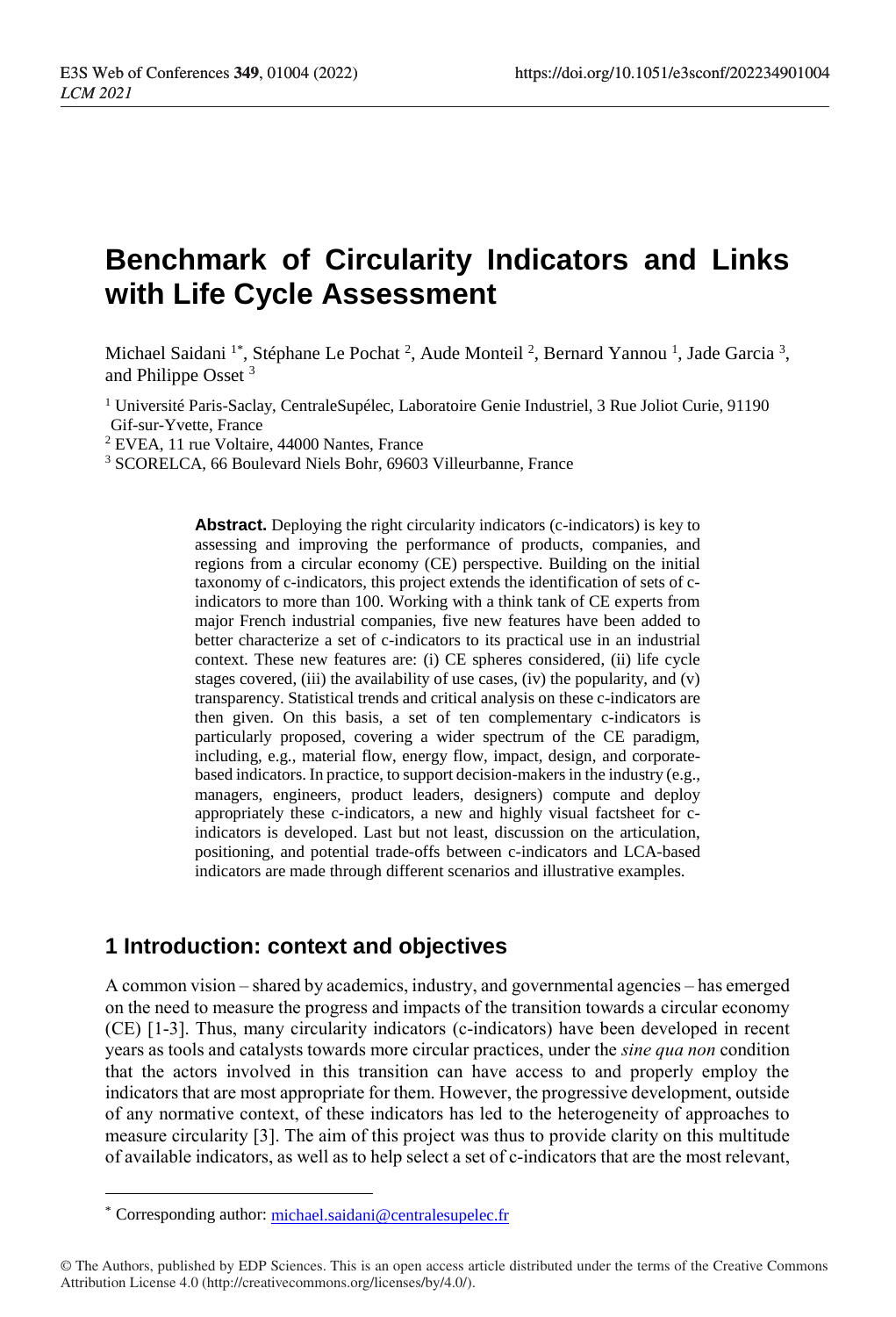specific, and operational for an organization. The main objective of this study was to provide industrial practitioners with operational, complete, and harmonized indicators to measure the circularity of their activities. The secondary objective of this study was to make the link with other methods, in particular life cycle assessment (LCA), to integrate these indicators into existing environmental assessment tools, when relevant. In this line, this piece of research complements recent works, investigating the topics of CE and LCA, by combining the analysis of c-indicators [4, 5] and their connections with life cycle impact assessment [6-8]. The present study is structured into three parts: state of the art, detailed analysis, and recommendations (see Fig. 1).



**Fig. 1.** Research synopsis

# **2 Literature review**

#### **2.1 Inventory and classification of circularity indicators**

The present literature survey consisted of updating the initial taxonomy of c-indicators [4] with the c-indicators released in the 2019–2020 period. This work led to the creation of an online tool, the Circularity Indicators Advisor [\(http://circulareconomyindicators.com/\)](http://circulareconomyindicators.com/). The new bibliographical search, which was completed at the end of 2020, led to the identification of a total of 105 references corresponding to as many sets of c-indicators. All these cindicators are listed and referenced in an Excel spreadsheet, as one of the main deliverables of this study and available on-demand. Fig. 2 shows the set of classification criteria used. In comparison with the initial taxonomy of c-indicators [4]. this figure shows an increase in the number of suitable categories to classify, differentiate and select appropriate c-indicators, based on a review of existing literature and feedback from industrial participants.



**Fig. 2.** Set of classification criteria used for the analysis and selection of circularity indicators (the ten initial criteria in blue [3], the five new criteria in gold)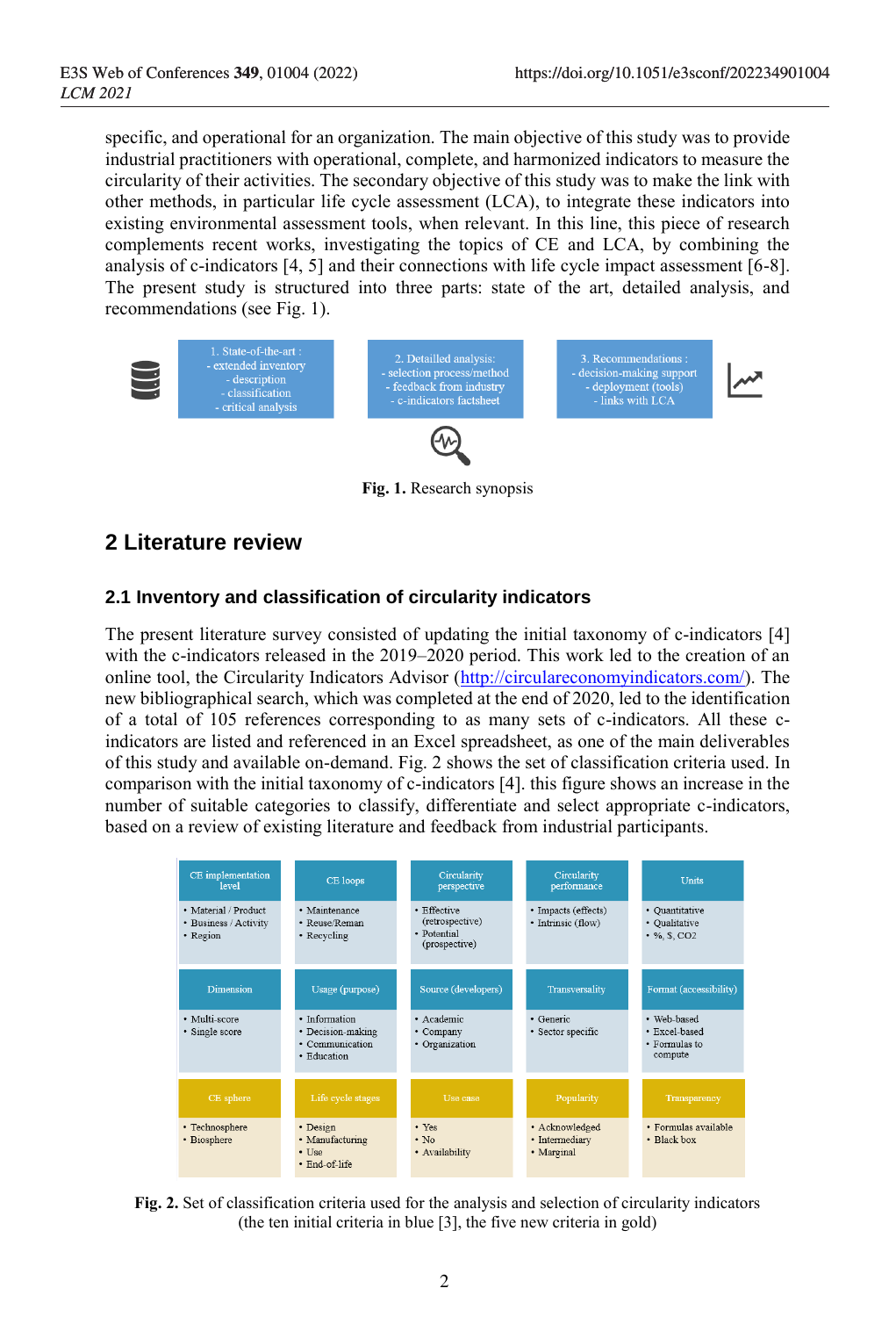#### **2.2 Structured description of the state of c-indicators**

Based on the aforementioned criteria (see Fig. 2) to classify these 105 sets of c-indicators, some interesting trends emerged regarding their distribution among key categories. First, the majority of these newly developed c-indicators have been created in an academic context (71 c-indicators), compared to the ones established by industry or consulting agencies (16 cindicators), or by organizations (18 c-indicators). Second, regarding their application, only 20 sets of c-indicators are sector-specific indicators, while the remaining 85 c-indicators can be applied cross-sector. Among the 20 sets of industry-specific c-indicators, the building and construction (including deconstruction) sector is the most advanced in terms of sectorspecific indicators. Third, less than one-third of c-indicators (29 c-indicators) is designed to assess a circularity potential. Complementary to effective c-indicators, a circularity potential indicates how circular-ready a product, process, or system is before reaching its end-of-life and/or CE loop(s). Potential c-indicators are particularly useful and developed at a microlevel of the CE [5], e.g., to be deployed when designing new products to assess their circularity potential. Last but not least, less than half of the sets of c-indicators (48 cindicators) take into account more than two CE loops (e.g., recycling, reuse, remanufacturing and/or maintenance) concurrently.

# **3 In-depth analysis of 10 sets of c-indicators**

#### **3.1 Selection process of c-indicators**

Different criteria were used to filter out and select an ad hoc set of ten c-indicators for the industrial companies involved in this project. First, the emphasis was on selecting a set of complementary indicators covering a complete spectrum of the CE paradigm, including, e.g., material flow, energy flow, impact, design, and corporate-based indicators. Particularly, requirements from the industrial members supporting this project included the need for: sectoral indicators (specific to the industrial sector); micro-level indicators (at the product or project level); and meso indicators (for reporting and steering at the company level). Then, additional critical criteria for selecting *ad hoc* c-indicators were their transparency and operationality (i.e., availability of the method and/or formula for calculating the c-indicator). The final selection of a specific c-indicator from a particular category judged to be the most appropriate indicator (e.g., which recycling indicator to choose from among all the recycling indicators), was ultimately based on the authors' expertise and confronted with a discussion and validation with the industrial partners. Note that when more than one c-indicator is recommended by category (e.g., three material flow analysis-related c-indicators for the factsheet 6 in Table 1), it means that the c-indicators are complementary to ensure a higher level of completeness to assess circularity within this specific category.

#### **3.2 Detail of the c-indicators selected and associated factsheets**

Following the process described in the previous sub-section, a shortlist of *ad hoc* c-indicators is provided in Table 1. The detailed description of these c-indicators, according to the 15 characterization criteria depicted in sub-section 2.1, is available on the Excel spreadsheet updated during this project and available on-demand [\(michael.saidani@centralesupelec.fr\)](mailto:michael.saidani@centralesupelec.fr). In practice, to support decision-makers in the industry (e.g., managers, engineers, product leaders, designers) compute and appropriately deploy these c-indicators, a new and highly visual factsheet for c-indicators has been designed for each of the c-indicators listed in Table 1. Due to space limitations, the reader is invited to contact the authors to have access to these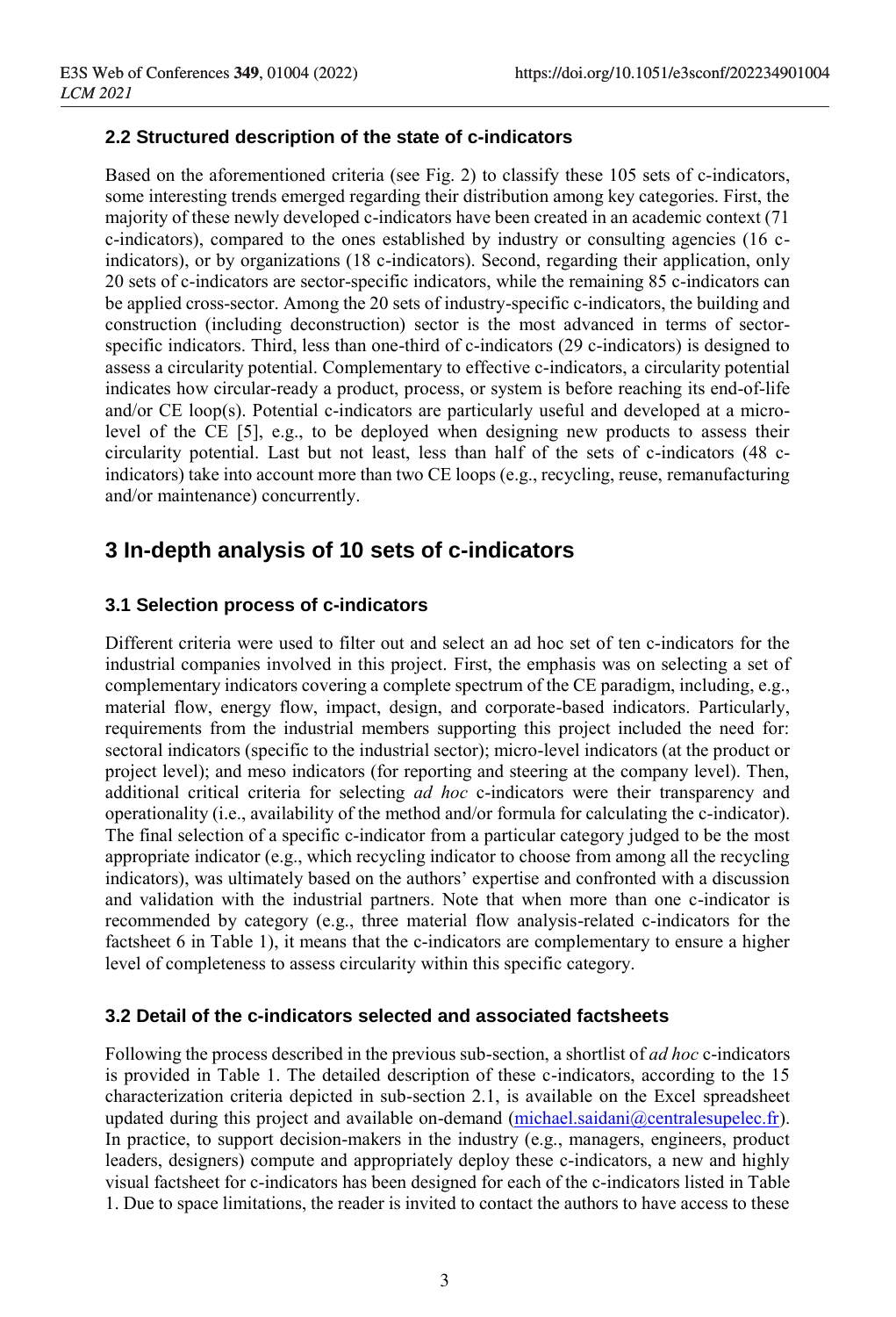factsheets. One can also access the taxonomy of c-indicators [4] and its online tool [\(http://circulareconomyindicators.com/\)](http://circulareconomyindicators.com/) – freely accessible – to get further details and apply these c-indicators.

| <b>Categories</b>                                             | <b>Indicators</b>                                                                                                                               | <b>Acronyms</b>                          | <b>Tools</b>      |
|---------------------------------------------------------------|-------------------------------------------------------------------------------------------------------------------------------------------------|------------------------------------------|-------------------|
| <b>Factsheet 1: Circularity</b><br>performance at the         | Circulytics                                                                                                                                     | Circulytics                              | Web-based         |
| company level                                                 | <b>Circular Transition Indicators</b>                                                                                                           | <b>CTI</b>                               | Web-based         |
| Factsheet 2: Circularity at<br>the material level             | Material Circularity Indicator                                                                                                                  | <b>MCI</b>                               | Excel             |
| <b>Factsheet 3: Circularity at</b><br>the product level       | <b>Product Circularity Indicator</b>                                                                                                            | <b>PCI</b>                               | Excel             |
| <b>Factsheet 4: Circularity of</b><br>design alternatives     | Circularity Evaluation<br>Concept<br>Tool                                                                                                       | <b>CCET</b>                              | Excel             |
| <b>Factsheet 5: Reuse and</b><br>life extension               | <b>Reuse Potential Indicator</b><br>Longevity<br>Circularity<br>and<br>Indicators                                                               | <b>RPI</b><br><b>CLI</b>                 | Formulas          |
| <b>Factsheet 6: Material</b><br>flow (MFA-like)               | End-of-Life Recycling Rate<br><b>Recycled Content</b><br>Old Scrap Ratio                                                                        | $EoI$ <sub>-RR</sub><br>RC<br><b>OSR</b> | Formulas          |
| <b>Factsheet 7: Energy flow</b>                               | Circularity Index                                                                                                                               | CI                                       | Formulas          |
|                                                               | Circularity of Material Quality                                                                                                                 | Qc                                       | Formulas          |
| <b>Factsheet 8:</b> Circularity at<br>a territorial level     | Regional Material Flow tools for<br>the Circular Economy                                                                                        | <b>RMFCE</b>                             | Formulas<br>Excel |
| <b>Factsheet 9:</b><br>Environmental impact of<br>circularity | Recycle Benefit Rate<br>Recycled Content Benefit Rate                                                                                           | <b>RBR</b><br><b>RCBR</b>                | Formulas          |
| Factsheet 10: Socio-<br>economic impact                       | Socio-economic Indicator for EoL<br><b>Strategies for Bio-based Products</b><br><b>Total Circular Revenue</b><br><b>Total Cost of Ownership</b> | SEI-EoL<br><b>TCR</b><br>TCO             | Formulas          |
|                                                               |                                                                                                                                                 |                                          |                   |

| <b>Table 1.</b> 10 factsheets associated with the selected circularity indicators |  |  |  |  |  |  |
|-----------------------------------------------------------------------------------|--|--|--|--|--|--|
|-----------------------------------------------------------------------------------|--|--|--|--|--|--|

# **4 Links with life cycle assessment**

In this section, we discuss and illustrate possible synergies and/or conflicts (trade-offs) between LCA and c-indicators. While we adopt the standpoint that the CE remains (or should remain) a means to achieve the environmental, societal, and economic objectives of sustainable development, it becomes of particular interest to understand when circularity does (and does not) work towards sustainable development, and which parameters in the CE loops are critical. We can imagine three possible avenues to explore the links between LCA and c-indicators: (i) LCA output data (e.g., flows/midpoints/endpoints) are used as input data for the calculation of c-indicators; (ii) c-indicators are integrated into the LCA output as a flow/midpoint/endpoint indicator [6]; and, (iii) LCA is used to verify the soundness of a set of c-indicators (e.g., to be validated on sets of products, to save time compared to performing an LCA). On the one hand, CE focuses on maintaining (preserving and increasing) resource values in the economy. As such, CE considers different levels of application: at the macro level, it focuses on material exchanges between the economy and the environment; at the structural or meso level, the emphasis is on material flows in industrial systems, distinguishing not only categories of materials but also sectors and industrial branches; at the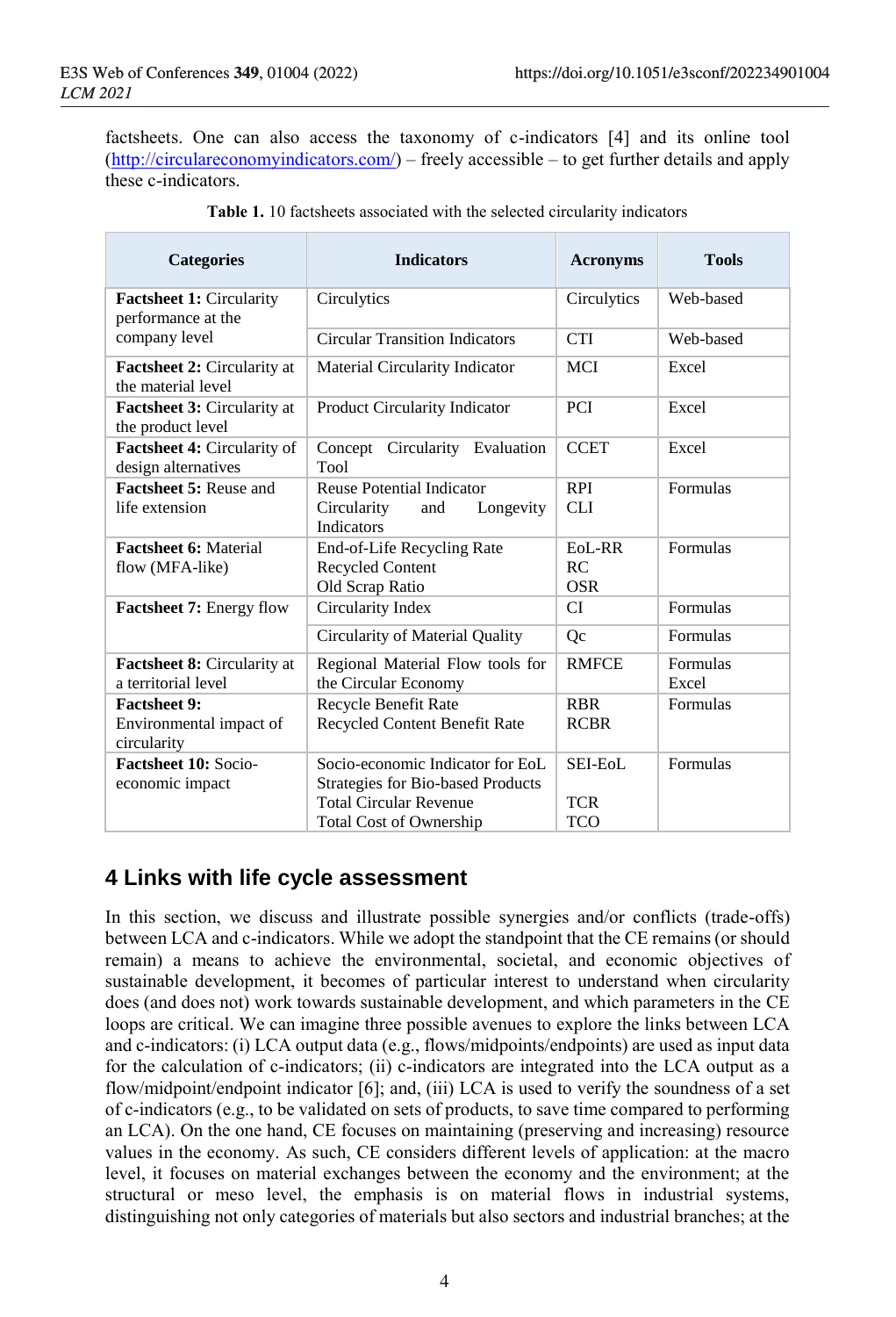micro or business level, it focuses on firms and their products. CE strategies often assume that it is always good to keep individual resources within the economy, either in use for as long as possible or through cycling loops in technical or biological cycles. On the other hand, LCA focuses mainly on the product level and on all the impacts associated with the product life cycle. LCA does not advocate for any specific (e.g., linear or circular) strategy but also provides an assessment framework to understand the environmental implications of different options associated to a product and/or service. In this way, LCA can serve as the sciencebased methodology to assess the benefits or otherwise of specific CE strategies, as well as to understand the conditions where keeping the resources within the economy for longer may actually be counter-productive (e.g., due to the costs of removing toxic substances contaminating such resources) [7, 8].

In all, combining c-indicators with LCA allows for identifying environmental trade-offs of circularity choices [9-12]. However, in some cases, the application of CE strategies and LCA can have opposing views. CE principles would encourage recycling (no questions asked), while according to LCA, energy recovery is sometimes more beneficial [8]. Additionally, LCA does not yet have all the answers when dealing with CE projects. For example, addressing the dissipative losses of raw materials is hardly taken into account by standard resource depletion indicators. Also, downcycling and upcycling are not straightforward to evaluate [8]. Interestingly, to bring new insights into the question "Do c-indicators and LCA provide the same results in the assessment of circular strategies?", the researchers from the International Reference Center for Life Cycle of Products, Processes and Services (CIRAIG) [10, 11] compared circularity and LCA indicators for CE strategies on two industrial case studies: (i) increasing circularity for a plastic product company; (ii) end-of-life strategies for used tires. Importantly, current research gaps on circularity and LCA include: to better understand how results are affected by methodological differences and limitations, e.g., the end-of-life allocation approaches (cut-off, system expansion, hybrid approach), the difference between consequential versus attributional approach (i.e., considering rebound effects on other actors and parts of the system), and the evaluation of secondary material quality loss. Last but not least, it is important to recall here that seeking to maximize the circularity performance or score is not always the best option in terms of the costs and energy to be deployed (e.g., related to reverse logistics to collect all products, processing of certain materials). Indeed, achieving 100% circularity is often incompatible with the current industrial economic reality, end-of-life channels, and available technologies. In this sense, circularity performance should be used and optimized as a lever (i.e., as a cursor to be adjusted) to guarantee economic and environmental benefits. In practice, the trade-offs between economic, ecological, and circularity performance should be considered and optimized simultaneously. In this line, a mathematical optimization model has been developed to find the circularity performance(s), maximizing the profile and minimizing the carbon footprint [9].

# **5 Conclusion and perspectives**

Deploying the most appropriate c-indicators is essential to both assess and improve the performance of products, companies, and regions in a circular and sustainable economy perspective. In practice, although a wide variety of indicators have been developed in recent years, it remains to be seen how widely they have been adopted and how mature they are in their adoption by industrial players, particularly in an integrated way during the design and development process. On the one hand, it seems that these c-indicators – which can be considered as high-level heuristics or time-efficient key performance indicators – and their associated tools are more rapidly deployable and easier to understand than certain